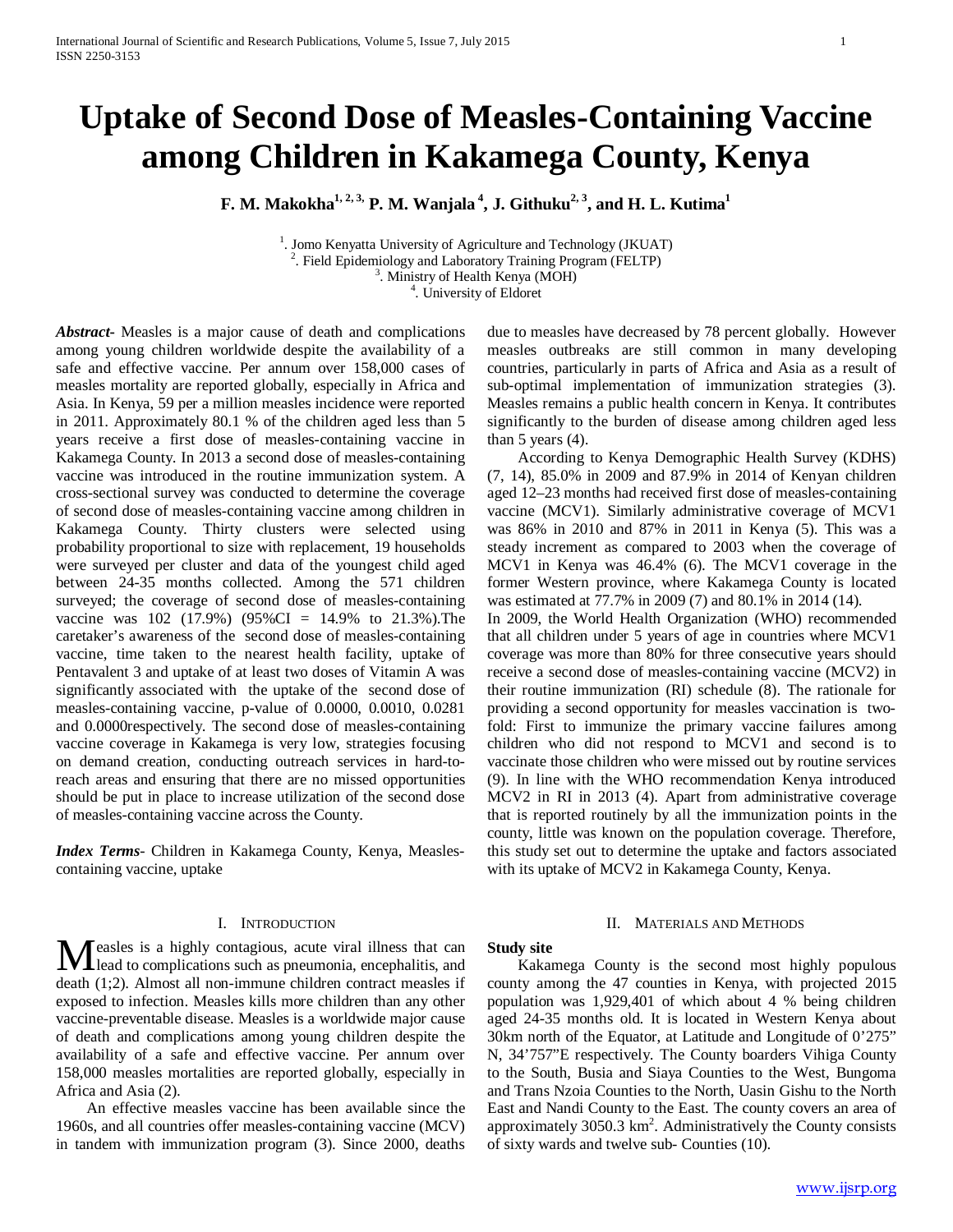### **Sample and Sampling Technique**

 A sample of 571 children was surveyed as per the WHO guidelines of conducting immunization coverage survey. Multistage cluster sampling technique was used by selecting 30 clusters (Villages) and then 19 children aged 24-35 selected from each village (11).

### **Data Processing and Analysis**

 Data was entered and cleaned using MS Excel 2007 (Microsoft, Seattle, WA, USA) and analysed using EPI Info 7 (CDC, Atlanta, GA, USA) computer software. Univariate and bivariate analysis were calculated. Prevalence Odds Ratios at 95% confidence interval (CI) were used to assess measure of association between variables. P-value of  $\leq 0.05$  was considered significant. Factors with a p-value  $\leq 0.10$  were subjected to multiple logistic regression model using backward elimination, dropping the least significant independent variable until all the remaining predictor variables were significant (p-value  $\leq 0.05$ ). All biologically plausible two-way interactions between variables remaining in the model were tested and retained if significant.

## III. RESULTS

#### **Coverage of MCV2 among Children**

 Of the 571 children surveyed, 293(51.3%) were female and 293(51.3%) were aged less than 30 months with median age of 29.0 months with inter-quartile range of 26.5 to 33.0 months, 533(93.3%) of the mothers were aged less than 40 years with median age of 27.0 years with inter-quartile range of 24.5 to 32.5 years, 157(27.4%) of the mother had at least secondary education. The corresponding vaccination coverage was 102  $(17.9\%)$   $(95\%CI = 14.9\%$  to 21.3%), 480 $(84.1\%)$   $(95\%CI =$ 80.7% to 86.9%), 510(89.3%) (95%CI = 86.4% to 91.7 %), 489(85.6%) (95%CI = 82.4 % to 88.4%), 438(76.7%) (95%CI = 73.0% to 80.1%), and 164(28.7%) (95%CI = 25.1-% to 32.7%) for MCV2, MCV1, OPV3, Pentavalent3, Pneumococcal3 and at least two doses of Vitamin A respectively (Table 1). 16(2.8%) (95%CI= 1.7 % to 4.6%) had not been vaccinated against any antigen.

#### **Table 1: Coverage for MCV2 among children aged 24-35 months by risk factors**

| <b>Variable</b>                        | <b>Categories</b>       | $N = 571$<br>$\mathbf{n}(\%)$ | 95% CI        |
|----------------------------------------|-------------------------|-------------------------------|---------------|
| <b>Child sex</b>                       | Male                    | 278(48.7)                     | 44.5-52.9     |
| <b>Child Age</b>                       | $<$ 30 months           | 293(51.3)                     | $47.1 - 55.5$ |
| <b>Number of Deliveries</b>            | >1                      | 473 (82.8)                    | 79.3-85.8     |
| <b>Birth Order</b>                     | $\geq$ 1                | 430(75.3)                     | 71.5-78.8     |
| Age of mother                          | < 40                    | 533(93.3)                     | 90.9-95.2     |
|                                        |                         |                               |               |
| Level of education of the mother       | Secondary and above     | 157(27.4)                     | $23.8 - 31.3$ |
| <b>Occupation of the mother</b>        | Business/Farmers/Casual | 533(93.3)                     | 90.9-94.2     |
|                                        |                         |                               |               |
| <b>Marital status of the mother</b>    | Married                 | 476(83.4)                     | $80.0 - 86.3$ |
| <b>Caretaker's awareness on MCV2</b>   | Yes                     | 279(48.9)                     | $44.7 - 53.0$ |
| Time taken to nearest health facility  | $<$ 30 minutes          | 99(17.3)                      | 14.4-20.8     |
|                                        |                         |                               |               |
| <b>Received OPV 3</b>                  | Yes                     | 510(89.3)                     | 86.4-91.7     |
| <b>Received Pentavalent 3</b>          | Yes                     | 489(85.6)                     | 82.4-88.4     |
| <b>Received Pneumococcal vaccine 3</b> | Yes                     | 438(76.7)                     | 73.0-80.1     |
| <b>Received MCV1</b>                   | Yes                     | 480(84.1)                     | 80.7-86.9     |
| <b>Fully immunized at 1 year</b>       | Yes                     | 370(64.8)                     | 60.7-68.7     |
| <b>Received MCV2</b>                   | Yes                     | 102(17.9)                     | 14.9-21.3     |
| Received $\geq 2$ doses of Vitamin A   | Yes                     | 164(28.7)                     | $25.1 - 32.7$ |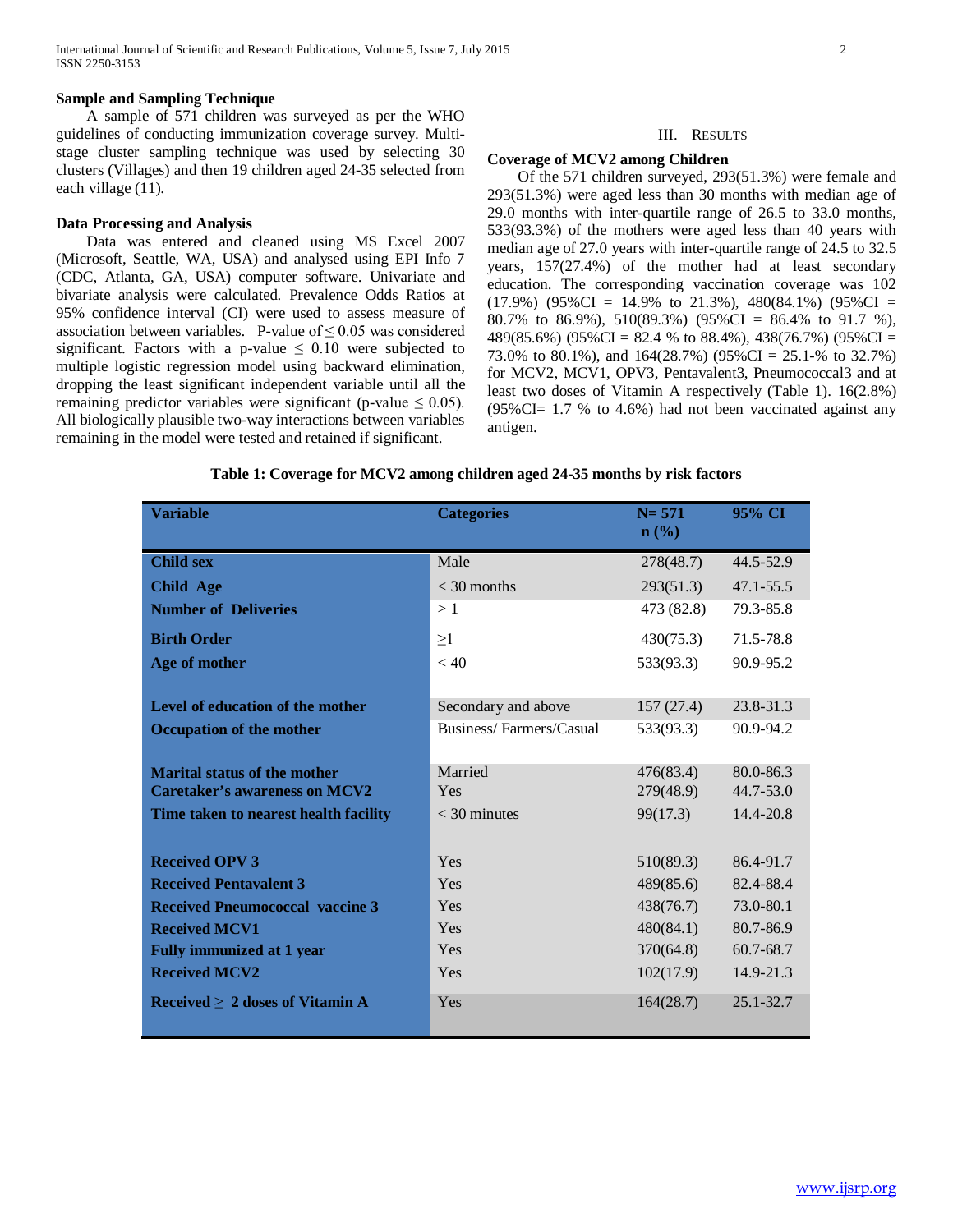## **Factors Associated With Uptake of MCV2**

 Multivariate analysis showed that only caretaker's awareness of MCV2, time taken to the nearest health facility, uptake of Pentavalent3 and two or more doses of Vitamin

 A were significantly associated with uptake of MCV2 (Table 2). However factors such as uptake of MCV1, and oral polio vaccine 3 were also significant in bivariate analysis.

**Table 2: Multivariate Analysis for most significant risk factors MCV2 uptake among children aged 24-35 months**

| Term                                                                  | <b>Odds</b><br><b>Ratio</b> | 95% C.I.     | Р.<br>Value |
|-----------------------------------------------------------------------|-----------------------------|--------------|-------------|
| Caretaker aware<br>of MCV2                                            | 14.5                        | $6.9 - 30.2$ | 0.0000      |
| <b>Received</b><br><b>Pentavalent 3</b>                               | 3.5                         | $1.1 - 10.4$ | 0.0281      |
| Time taken<br>to<br>health<br><b>nearest</b><br>facility $<$ 30 $min$ | 2.7                         | $1.5 - 5.0$  | 0.0010      |
| Received ><br>$\mathbf{2}$<br>doses of Vitamin                        | 4.5                         | $2.7 - 7.6$  | 0.0000      |

## IV. DISCUSSION

 Global coverage estimates for the MCV2 were reported for the first time in 2013.The global coverage was 35% by the end of the second year of life and 53% when including older age groups, and in Africa it was estimated at 7% (12, 13). Therefore the MCV2 coverage of 17.9% in Kakamega County is comparable to coverage in developing world given that the MCV2 was only introduced into RI in Kenya in 2013 (4). For instance both Sudan in 2012 and Eastern Mediterranean region in 2013 had coverage of 24% (13). However in 2013, MCV2 coverage was 81% in European and 92% in Western regions. This could be partly explained by the fact that only 23% of the countries in the African region had included MCV2 in their RI system by 2013 as compared to 71% and 48% in European and Western regions respectively (13).

 The low uptake of MCV2 in Kakamega County could also be attributed to poor immunization trends witnessed across the Country. According to the KDHS (7), 77% of Kenyan children aged 12–23 months had received all recommended vaccines. However, KDHS(14) shows that only 68% and 62.2% of children age 12-23 months were fully vaccinated nationally and in Kakamega County respectively (14). However, MCV1 coverage in the country remained at a high of 87% in 2014(14). This was similar with estimates of 86% in 2010 and 87% in 2011 (5*,* 15). This stagnation could be attributed to devolution of health services in 2013, where some health indicators declined. This low uptake of MCV2 coupled with unchanged coverage of MCV1 creates a pool of children without immunity against measles infection. This is a precondition for major measles outbreaks in the region. This also dims the prospect of eliminating measles in the region by 2020.

 From bivariate analysis sex and age of the child and marital status of the mother did not influence the uptake of MCV2 in Kakamega County. This is similar to a study conducted in Brazil that showed that there was no difference in coverage by sex and age of the child (16). Children of the caretakers who were aware of MCV2 had 15 times more chances of receiving MCV2 than those whose caretakers had no knowledge of MCV2; this is collaborated with Ibnouf, Borne *et al.* (17) and KNBS (7) that showed that knowledge on the importance of vaccination played a role in the uptake MCV.

 Time taken to the nearest immunization post was associated with the uptake of MCV2. For instance children stay within 30 minutes walk to the immunization centre had 3.3 better chances of receiving MCV2 than those who walk for longer. Previous immunization history also contributed a lot in the uptake of MCV2. From multivariate analysis only four factors were significant in determining the uptake of MCV2 namely; caretaker's awareness of MCV2, time taken to the nearest health facility, uptake of Pentavalent 3 and uptake of at least two doses of Vitamin. This agrees with many studies that have shown that time or distance taken to vaccination facility and the mother's awareness of the purpose of vaccination play a big role in the utilization of immunization services (17, 19).

## V. CONCLUSION

 The MCV2 coverage in Kakamega is very low and given that the majority of those who missed MCV1 also missed MCV2 there is likelihood of recurrent measles outbreaks in the County. Which means the vision of measles elimination by 2020 will remain a mirage. The distance from immunizing facilities, caretakers awareness, uptake of at least two doses of vitamin A and pentavalent 3 were the main determinants of receiving MCV2.

#### VI. RECOMMENDATIONS

 Kakamega County needs to put in place strategies that focus on demand creation for MCV2, outreach services in hard-toreach areas and utilizing the missed opportunities in order to maximize uptake of MCV2 in the County.

## ACKNOWLEDGMENTS

 The authors are grateful to the FELTP-Kenya and MOH-Kenya for their financial and technical support in the development and finalization of this article. We also acknowledge the field guides who spent their precious time by walking with us from house to house, introducing research us to caregivers in all the villages.

**Competing interest:** The authors declare that there are no conflicts of interests regarding the publication of this article.

#### **REFERENCES**

- [1] Nakia S. C., Paul A. G., Amy P. F., Susan B. R. and Gregory S. W. (2015). Measles-United States, January 4-April 2, 2015. MMWR, April 17, 2015 Weekly / Vol. 64 / No. 14
- [2] EMRO (2014). Retrieved from http://www.emro.who.int/pdf/healthtopics/measles/disease-and- epidemiology. pdf?ua=1, Wednesday 21st of May 2014 08:07:13 PM